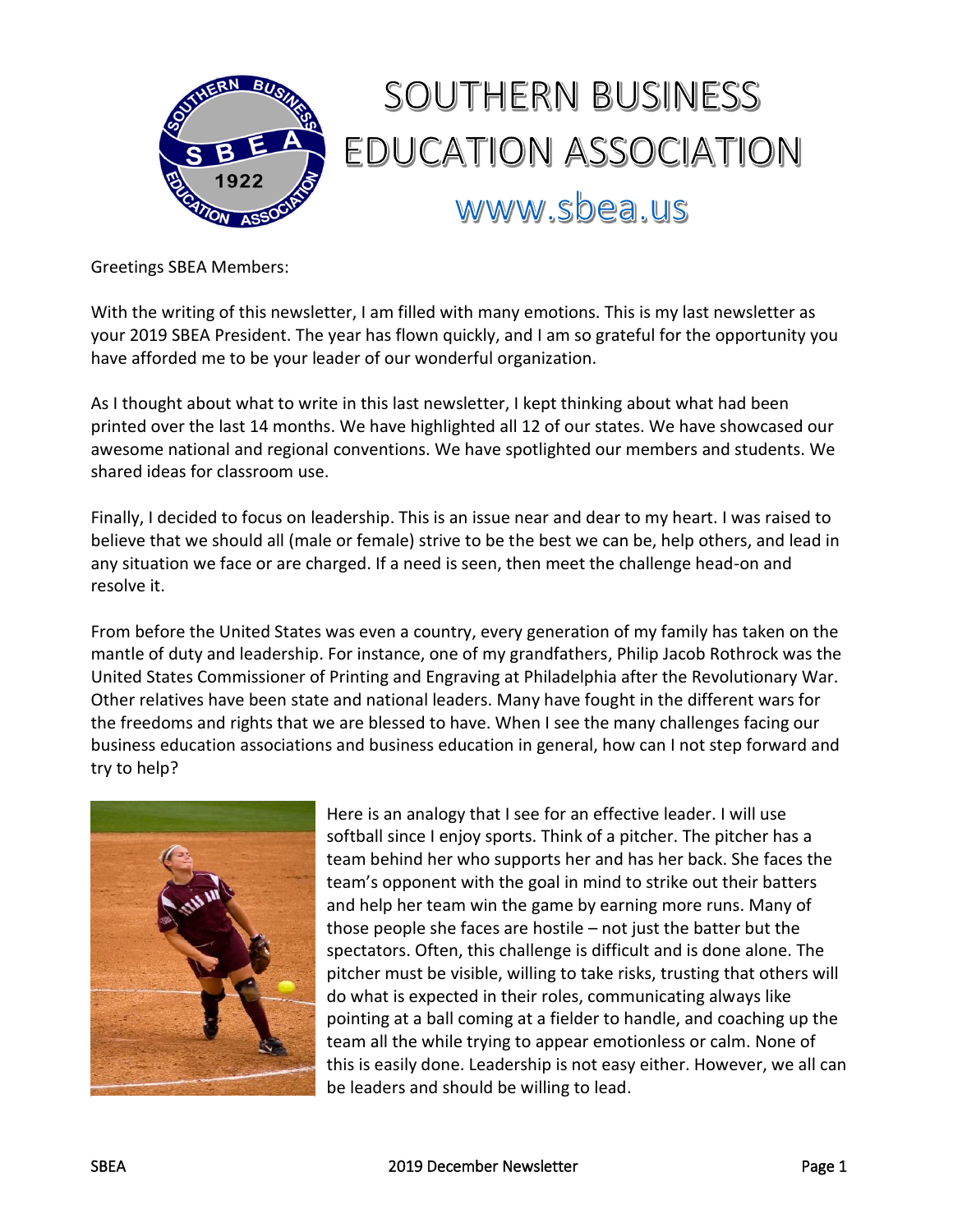# LEADERSHIP

So, what is a leader? There are many ideas or characteristics associated with leadership. Some people think of motivation. Others think inspiration. Still others visualize results from actions taken, vision and goal mindsets, removing barriers and improving situations, or working for others. No one definition meets all the ideas people have for what a leader is and does.

How can we help our students learn about becoming leaders? One of the first things we can do is help them learn what their strengths are. Here is a 56-question survey to help students identify these strengths.

<http://www.literacynet.org/mi/assessment/index.html>

Another idea to consider is to help students learn about their personalities. There is a free Jung Typology Test. Students can answer the questions based on their first reactions since those are usually the most accurate, honest answers. When the questions are answered, four letters will appear that represent their personality. <http://www.humanmetrics.com/personality>

The two links below explain more of the four-letter combinations that represent personality types. <https://www.youtube.com/watch?v=WQoOqQiVzwQ> <https://www.truity.com/page/16-personality-types-myers-briggs>

*Effective Leadership: 9 Qualities of Successful Leaders* from the University of Notre Dame is a short little article that discusses several leadership qualities people need. They include self-assessment, sharp perception, responsiveness to group need, and team building skills. Look at this and note which qualities you feel you have and the qualities that you could improve. Do the same with your students.



[effective-leader/#.VA9V\\_vldV8E](https://www.notredameonline.com/resources/leadership-and-management/what-makes-an-effective-leader/#.VA9V_vldV8E)

*Leadership Getting It Done* from the University of Missouri is an article I read a couple of years ago and saved. It listed many "P" characteristics an effective leader should have. These traits include personality, persuasiveness, persistence, patience, perception, probity, praise giving, positive orientation, people skills, possibilities, progressiveness, preparedness, and power-building. The article is no longer available that I am aware, but the information it contained is still as relevant today as it was then.

Here is a 3-minute YouTube video that discusses the Top Ten Characteristics of a Leader. <https://www.youtube.com/watch?v=silPtekoFqE>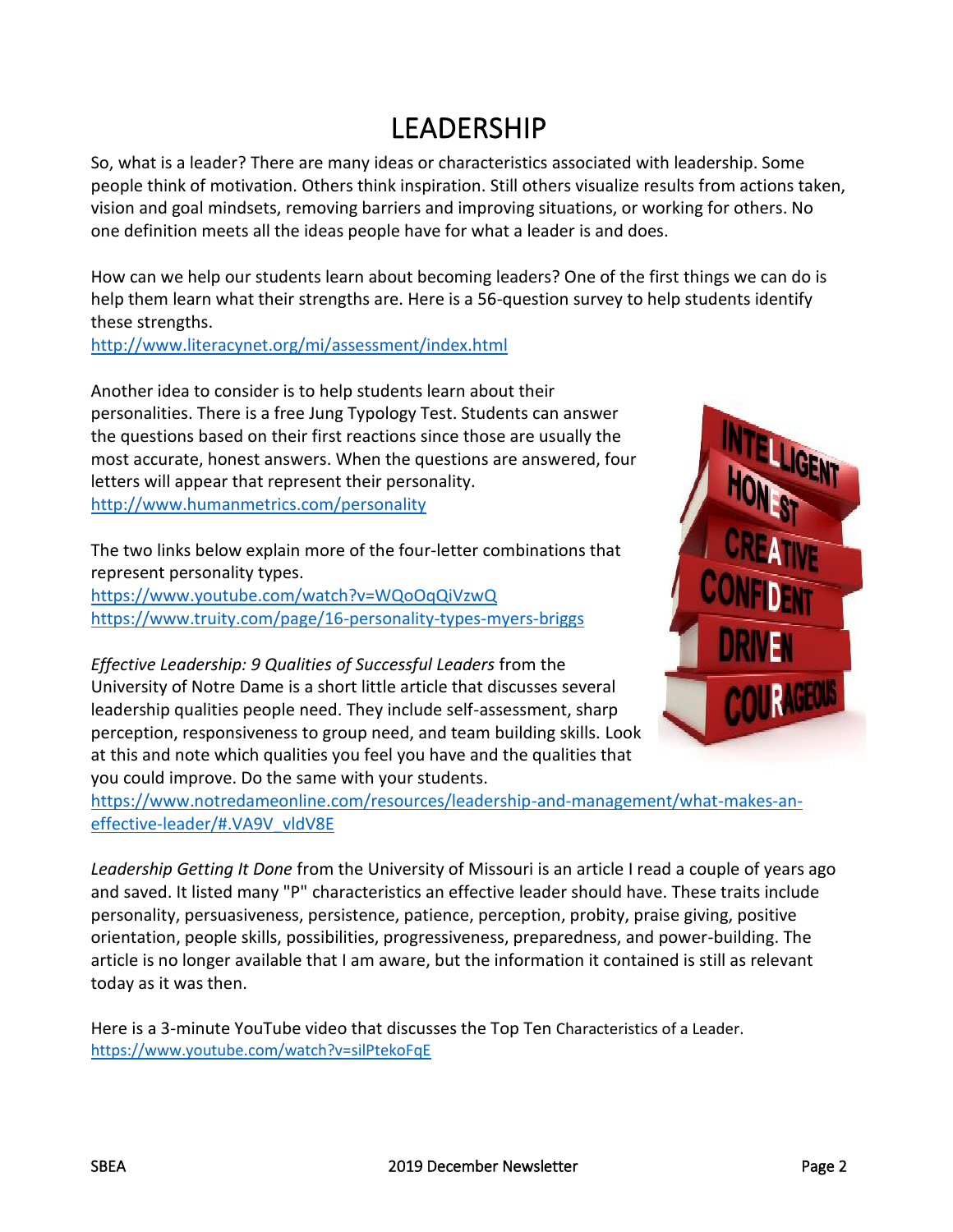

True leaders share many similar qualities. Some character traits of leaders include honesty, strong sense of responsibility, vision, persistence, intelligence, and competence or capability. These are just a few of the many characteristics a leader must possess. A true leader is like a column standing straight and tall - like the columns on the New York City courthouse displayed above. Can you think of other characteristics?

True leaders have obstacles they must aid a group with overcoming. The **Ethics of Teamwork** by William Frey gives 7 obstacles a leader must help a group overcome. Some obstacles or barriers to a successful group include the following:

- 1. Abilene Paradox Failure to communicate within the group no one speaks up
- 2. Groupthink no one in the group will openly question the rightness of a situation the entire group will follow the "the party line while happily marching off the cliff, all the while blaming 'them' (outsiders) for the height and situation of the cliff
- 3. Group Polarization a group allows their individual differences to become disagreements
- 4. Free Riders people in a group who do not work or do their share of the work and allow the others in the group to do everything
- 5. Outliers these people want to work but do not integrate into the group and require encouragement to participate because they are shy or something
- 6. Hidden Agendas this situation arises generally when someone in the group holds back for some reason. They may have been "shot down" in another situation and now believes it is best to stay quiet and let the others "figure it out without me."
- 7. Conflict of Effort these group members are overbooked generally and cannot participate as fully or provide the quality of effort that would normally be given

A good leader can try some of the following practices to assist groups with overcoming barriers like those mentioned above.

- Conduct anonymous surveys asking participants for input on the project
- Assign someone the role of "Devil's Advocate"
- Allow group members, when possible, to work in areas that interest them
- Brainstorm ideas for overcoming obstacles and have everyone provide input and set a course of action
- Obtain input from all stakeholders in the process or activity

Some of this has gotten serious. Let's take a moment for some humor before looking at conflict resolution strategies of a leader. Watch this teamwork video, please. [https://www.youtube.com/watch?v=1qzzYrCTKuk&list=PLUYOpdGxCbhwrO5e\\_GENgy0n5zpn-Ev0v](https://www.youtube.com/watch?v=1qzzYrCTKuk&list=PLUYOpdGxCbhwrO5e_GENgy0n5zpn-Ev0v)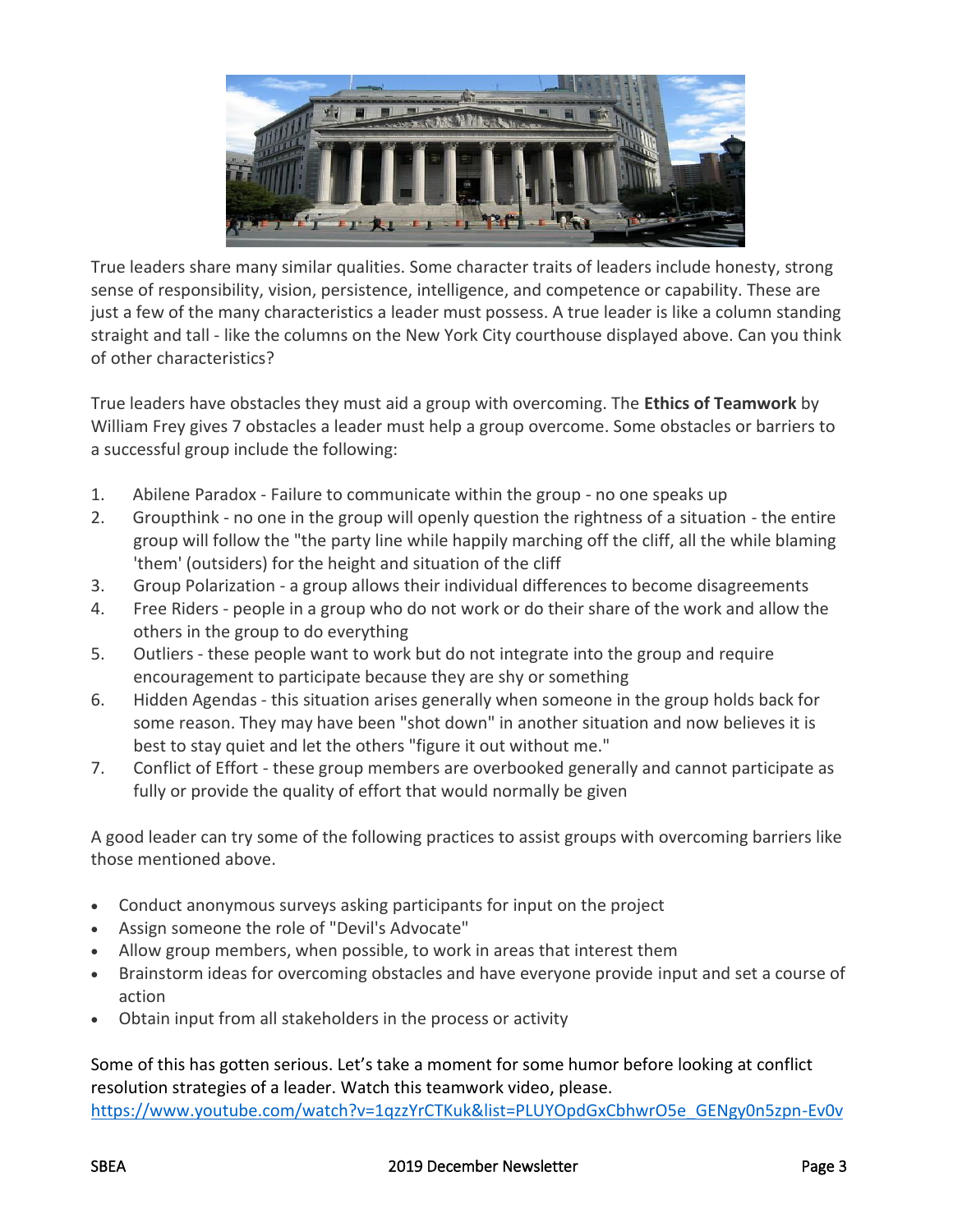*Conflict Resolution Resolving Conflict Rationally and Effectively* information regarding conflict styles. It is important to realize what style of personality you have so that you can manage your behavior as well as effectively work with others around you. This knowledge of conflict styles can help you understand why others react the way they do in tense situations. Are you competitive, collaborative, compromising, accommodating, or



avoiding? Also, understand your reason for approaching situations as you do. In other words, do you try to maintain relationships with others or not? Think about what the article says and watch the video on the page as well.

[https://www.mindtools.com/pages/article/newLDR\\_81.htm](https://www.mindtools.com/pages/article/newLDR_81.htm)

Look at *Conflict Management Strategies and Styles*. This site repeats some of the information from the site just prior to this. However, it has some cute pictures to represent the various styles. Also, the site promotes the positive effects from the different styles and negative aspects for certain styles and situations.

<http://home.snu.edu/~hculbert/conflict.htm>

Some final quick videos… Conflict Resolution Strategies | How to Resolve Conflicts at Work <https://www.youtube.com/watch?v=sIzyvjaOEY8>

Conflict Resolution <https://www.youtube.com/watch?v=KY5TWVz5ZDU>



Is this next video an effective way to handle conflict? We have all felt like this even if we resisted the urge. Yes, it is hard. Enjoy and try to find the humor here. Conflict Resolution – The Waterboy [https://www.youtube.com/watch?v=\\_ZpDnXYIFjo](https://www.youtube.com/watch?v=_ZpDnXYIFjo)

# **2020 STATE CONFERENCES**

| <b>STATE</b>          | DATE(S)                          | <b>LOCATION</b>  | <b>WEB PAGE</b>                         |
|-----------------------|----------------------------------|------------------|-----------------------------------------|
| <b>Alabama</b>        | Saturday, February 1             | Birmingham, AL   | https://www.albusinessed.org            |
| <b>Arkansas</b>       | Tuesday, July 28-Wed., July 29   | Hot Springs, AR  | https://www.abea.us                     |
| <b>Florida</b>        | Monday, July 20                  | Orlando, FL      | https://www.fbtea.org                   |
| Georgia               | Tuesday, Sept. 15-Fri., Sept. 18 | Blairsville, GA  | http://www.gbea-online.org              |
| Kentucky              | Sunday, July 26-Wed., July 29    | Louisville, KY   | http://www.kbea.org/news                |
| Louisiana             | Friday, March 6                  | Lake Charles, LA | http://laabe.weebly.com                 |
| <b>Mississippi</b>    | <b>Details Coming Soon</b>       |                  | https://msmbea1950.wordpress.com        |
| <b>North Carolina</b> | <b>Details Coming Soon</b>       |                  | https://www.ncbea.org/index.htm         |
| <b>South Carolina</b> | Wed., Feb. 19-Sun., Feb. 23      | Myrtle Beach, SC | http://www.scbea.org                    |
| <b>Tennessee</b>      | <b>Details Coming Soon</b>       |                  | Twitter at @drvhemby                    |
| Virginia              | Monday, July 20-Thurs., July 23  | Roanoke, VA      | https://sites.google.com/view/vbea/home |
| <b>West Virginia</b>  | <b>Details Coming Soon</b>       |                  | http://wvbea1.wixsite.com/wvbea         |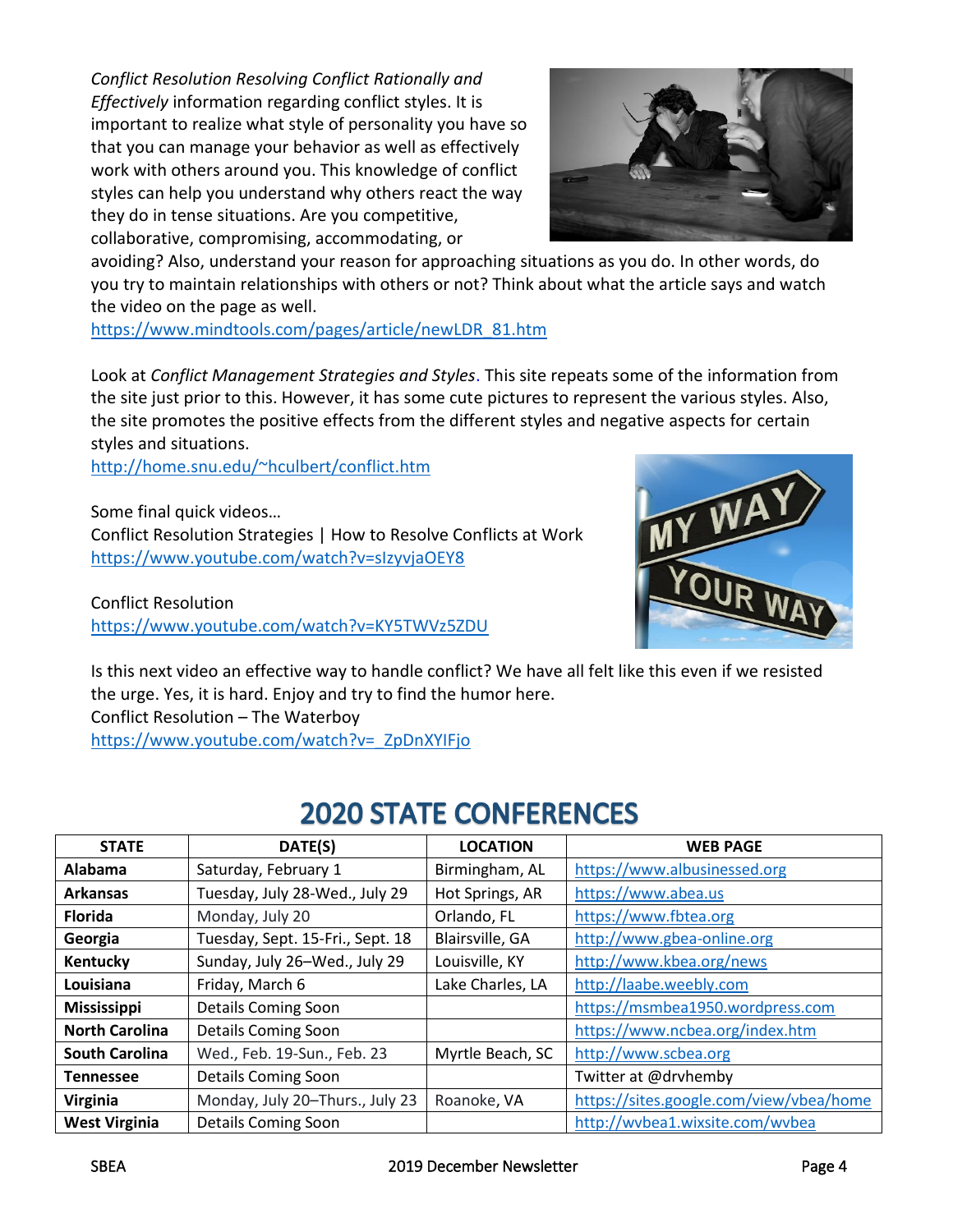#### **2020 SBEA PLANNING MEETING**

Your 2020 SBEA Board will be meeting in January. During this time, we will make plans for the October SBEA Convention to be held in Memphis, Tennessee. Mark your calendars now to attend. You will want to be "Rockin' and Rollin'" with us. Let us know if you have ideas for inclusion.

# **2020 NBEA CONVENTION**



### **MEMBERSHIP**

Please encourage your friends and colleagues to join SBEA. Membership is \$100 for one year. With membership a person has access to monthly newsletters, professional journals, and publications. The annual national and regional conventions can be attended with reduced registration fees. Of course, membership provides a \$250,000 professional liability insurance policy. Below is the link:

#### <https://www.nbea.org/newsite/member/index.html>

Those desiring to join SBEA with NBEA may do so by mailing their membership form or completing the online form. Below is the link:

<https://www.nbea.org/newsite/member/join.html>

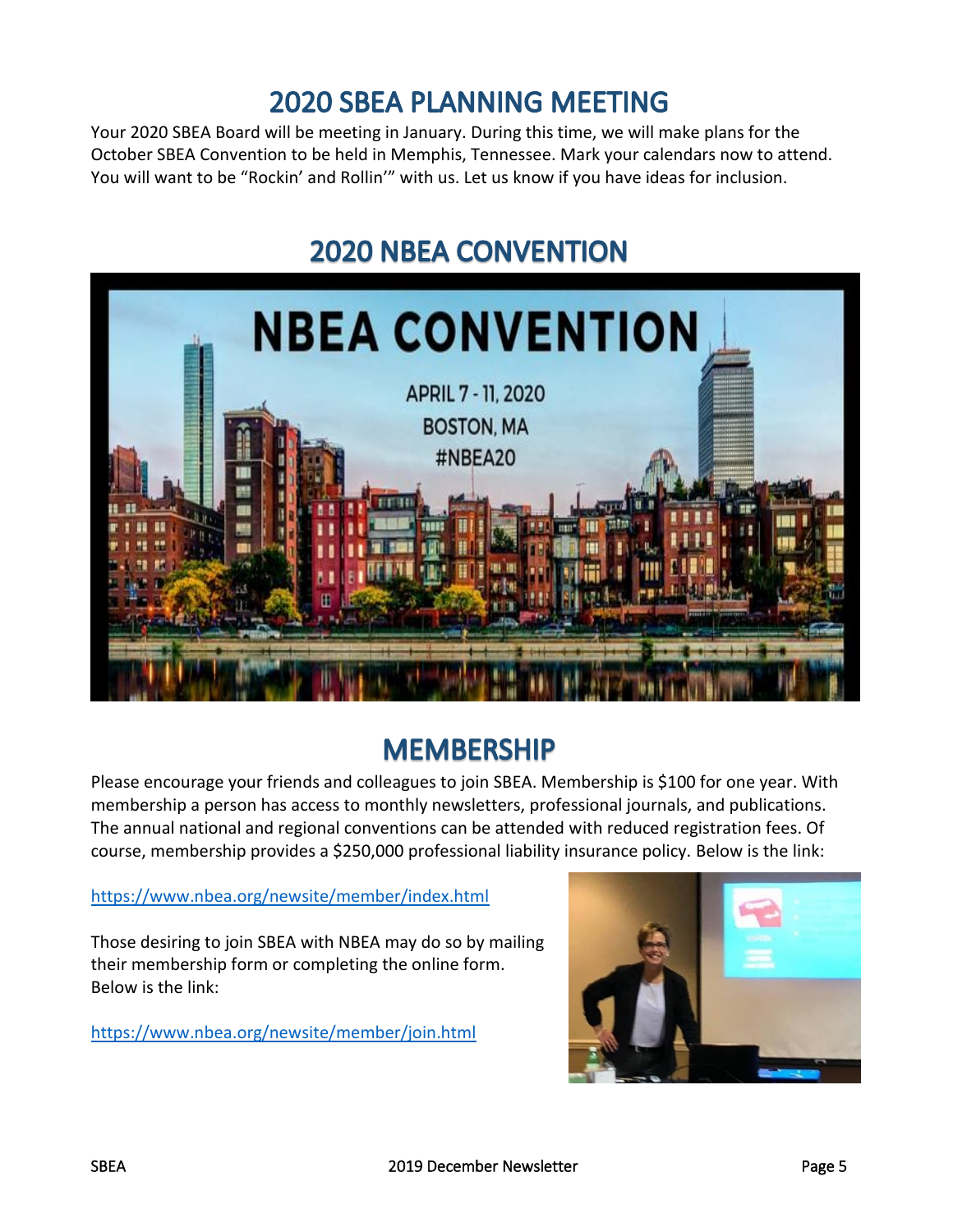| <b>SBEA STATE MEMBERSHIP DIRECTORS</b> |                                             |  |  |
|----------------------------------------|---------------------------------------------|--|--|
| <b>STATE</b>                           | <b>NAME AND CONTACT</b>                     |  |  |
| Alabama                                | Morgan Palmer Jones                         |  |  |
|                                        | jonesmp@vestavia.k12.al.us                  |  |  |
| <b>Arkansas</b>                        | Cheryl Wiedmaier                            |  |  |
|                                        | cheryl.wiedmaier@arkansas.gov               |  |  |
| <b>Florida</b>                         | Melissa Konkol                              |  |  |
|                                        | melissakonkol@gmail.com                     |  |  |
| Georgia                                | <b>Shannon Anderson-Rush</b>                |  |  |
|                                        | sanderson-rush@forsyth.k12.ga.us            |  |  |
| Kentucky                               | Jennifer Stubblefield                       |  |  |
|                                        | Jennifer.stubblefield@calloway.kyschools.us |  |  |
| Louisiana                              | Marie Coleman                               |  |  |
|                                        | marie.coleman@sowela.edu                    |  |  |
| <b>Mississippi</b>                     | Carole Deere                                |  |  |
|                                        | carole.deere@biloxischools.net              |  |  |
| <b>North Carolina</b>                  | Madeline D. Tucker                          |  |  |
|                                        | madeline.tucker@onslow.k12.nc.us            |  |  |
| <b>South Carolina</b>                  | Ruthayn Burdette                            |  |  |
|                                        | rburdette@chester.k12.sc.us                 |  |  |
| <b>Tennessee</b>                       | Michelle Taylor                             |  |  |
|                                        | michelle.taylor@rcu.msstate.edu             |  |  |
| <b>Virginia</b>                        | <b>Robin Albrecht</b>                       |  |  |
|                                        | ralbrecht@mcpsva.org                        |  |  |
| <b>West Virginia</b>                   | <b>Sharon Cole</b>                          |  |  |
|                                        | skcole@k12.wv.us                            |  |  |

# **CONCLUSION**

I would like to take a moment to extend an apology to Dr. Chad Springer. In the November newsletter, I inadvertently left off the title of Dr. from his name. Those who have earned their doctorates know this is a very grueling process and deserve to have this recognition. However, in trying to name people, it is easy to overlook something like a title. Even worse is not to recognize someone. So, please accept my apologies, Dr. Springer and anyone else this past year if I mistakenly left off a title or your name. It was definitely not intentional.

In conclusion, I would like to tie back to the leadership theme. Around the end of the spring semester, I will be sending out a call for interest to serve as a leader in SBEA. If you are interested in serving and leading our wonderful organization, please let me know.

I hope you are ready to begin "Marching Off the Map." This is a book study from Dr. Tim Elmore that I completed and is wonderful. He states the following on page 102 of his book about leadership being like a swing set and needing a plumb line.